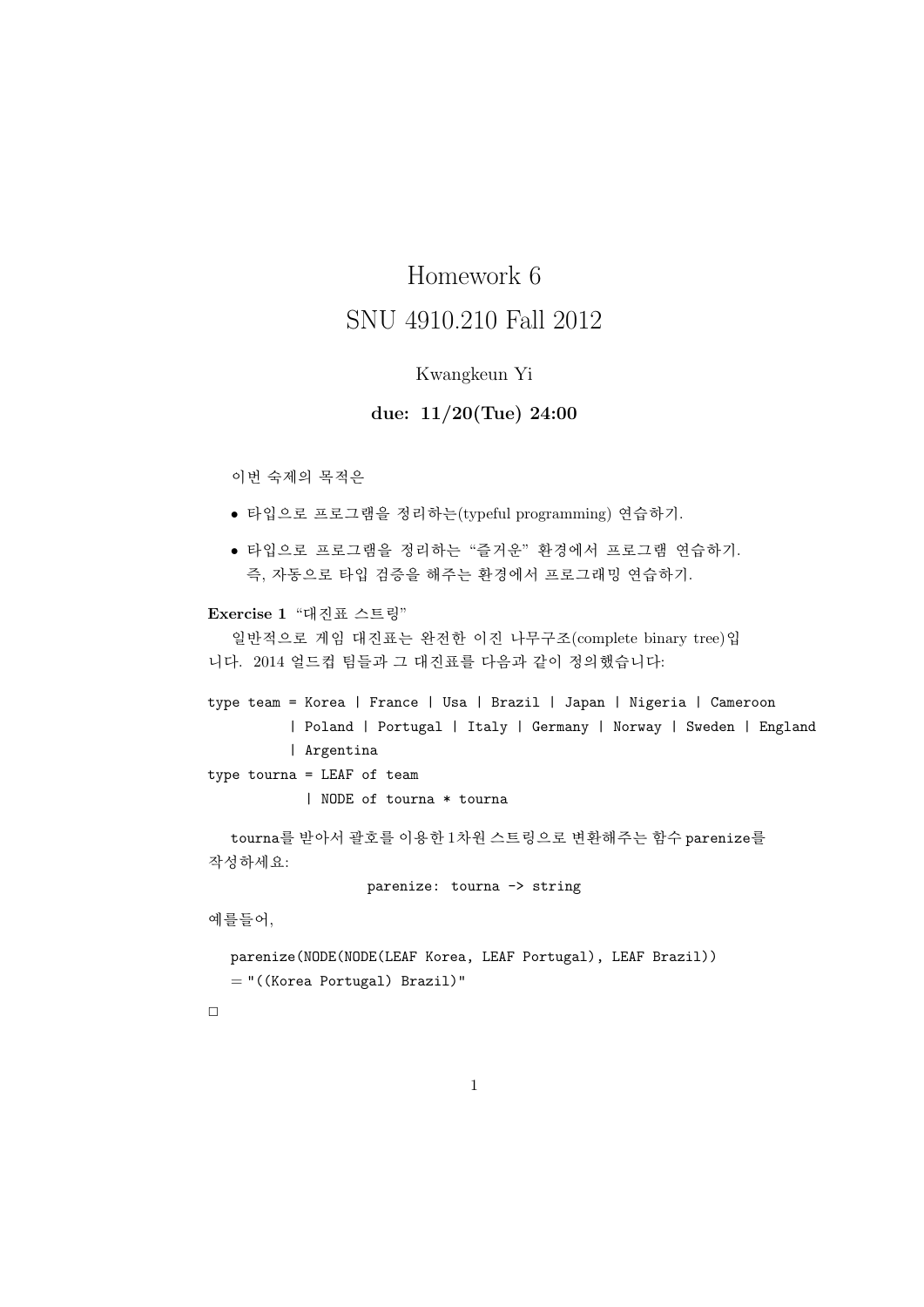```
Exercise 2 "탈락"
  이제 다음의 함수, drop을 작성하라:
               drop: tourna * team -> string
drop(t, Brazil)는 축구대진표에서 Brazil 팀이 탈락한 경우 새롭게 구성되
는 대진표를 출력한다(위의 toParen을 사용). □
Exercise 3 "참거짓"
  Propositional Logic 식들(formula)을 다음과 같이 정의했다:
       type formula = TRUE
                   | FALSE
                   | NOT of formula
                   | ANDALSO of formula * formula
                   | ORELSE of formula * formula
                   | IMPLY of formula * formula
                   | LESS of expr * expr
       and expr = NUM of int
                | PLUS of expr * expr
                | MINUS of expr * expr
  주어진 formula를 받아서 참값을 만들어내는 함수 eval
                   eval: formula -> bool
를 정의하라. □
Exercise 4 "자연수"
  자연수 nat 는 다음과 같이 정의될 수 있다:
                type nat = ZERO | SUCC of nat
두 자연수를 받아서 그 합/곱에 해당하는 자연수를 만드는 두 함수
                 natadd : nat * nat -> nat
                 natmul : nat * nat -> nat
를 정의하세요. □
```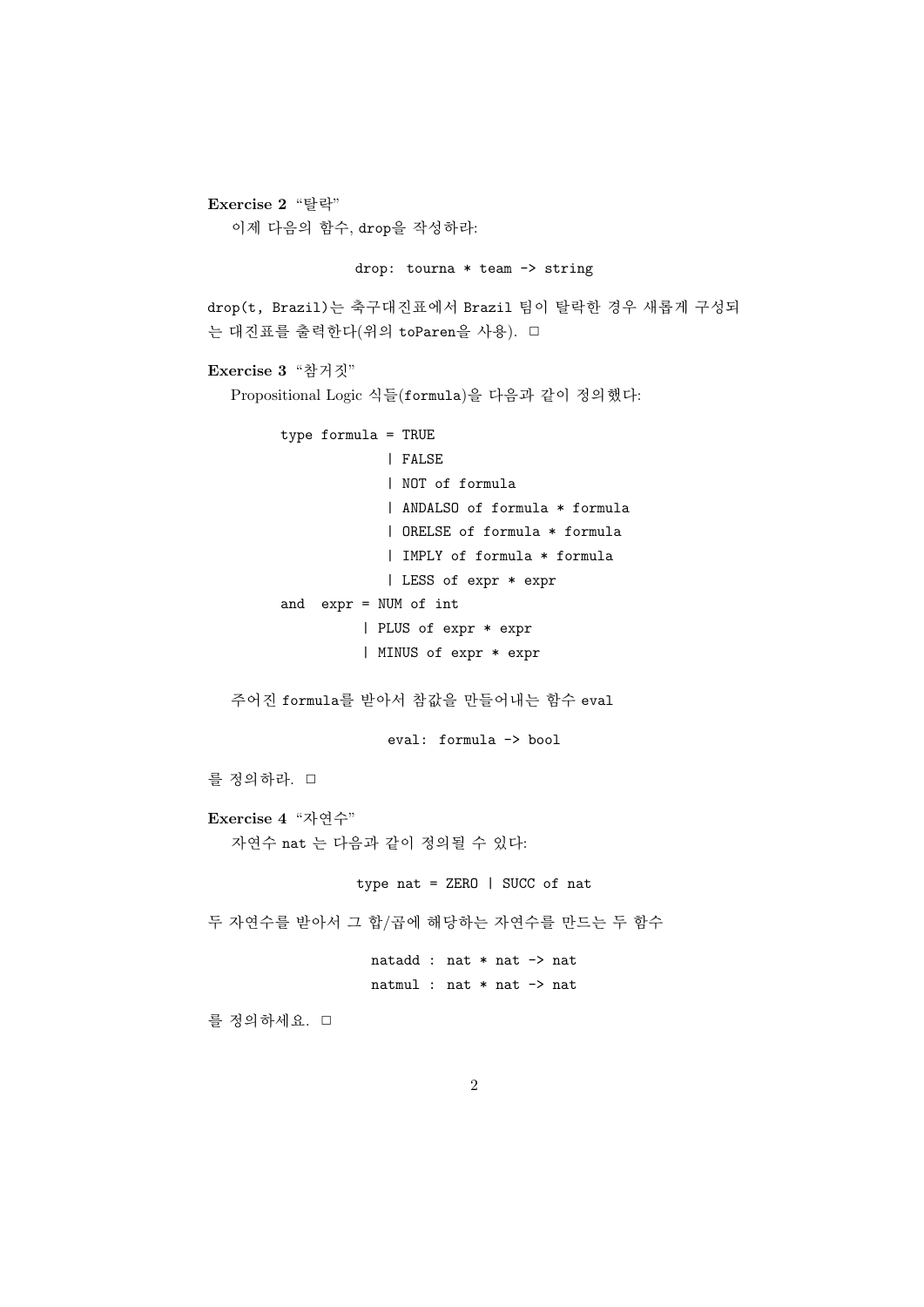Exercise 5 (10pts) "Mathemadiga"

고등학교때는 손으로하고, Maple이나 Mathematica에서는 자동으로 해주 던 미분식 전개를 만들어봅시다.

#### diff: ae \* string -> ae

diff는 식(algebraic expression)과 변수를 받아서 주어진 식을 변수로 미분한 결과 식을 돌려 줍니다. 예를들어, 식  $ax^2 + bx + c$ 을  $x$ 에 대해 미분시키면  $2ax + b$ 를 내 놓는 것입니다. 미분된것을 될 수 있으면 최소의 꼴로 줄이거나 등등의 작업을 하는 것은 자유입니다. 미분할 식은 다음의 ae 타입입니다:

```
type ae = CONST of int
        | VAR of string
        | POWER of string * int
        | TIMES of ae list
        | SUM of ae list
```

```
\Box
```

```
Exercise 6 "k-친수"
  일반적으로 k진수(k > 1)는 다음과 같이 표현한다.
```
 $d_0 \cdots d_n$ 

여기서

$$
\forall d_i \in \{0, \cdots, k-1\}.
$$

그리고  $d_0 \cdots d_n$ "은 크기가

 $d_0 \times k^0 + \cdots + d_n \times k^n$ 

인 정수를 표현한다. 이것을 살짝 확장해서 "k친수"를 다음과 같이 정의해보자. 표현은

$$
d_0\cdots d_n
$$

여기서

$$
\forall d_i \in \{1-k, \cdots, 0\} \cup \{0, \cdots, k-1\}.
$$

그리고  $d_0 \cdots d_n$ "은 크기가

$$
d_0 \times k^0 + \dots + d_n \times k^n
$$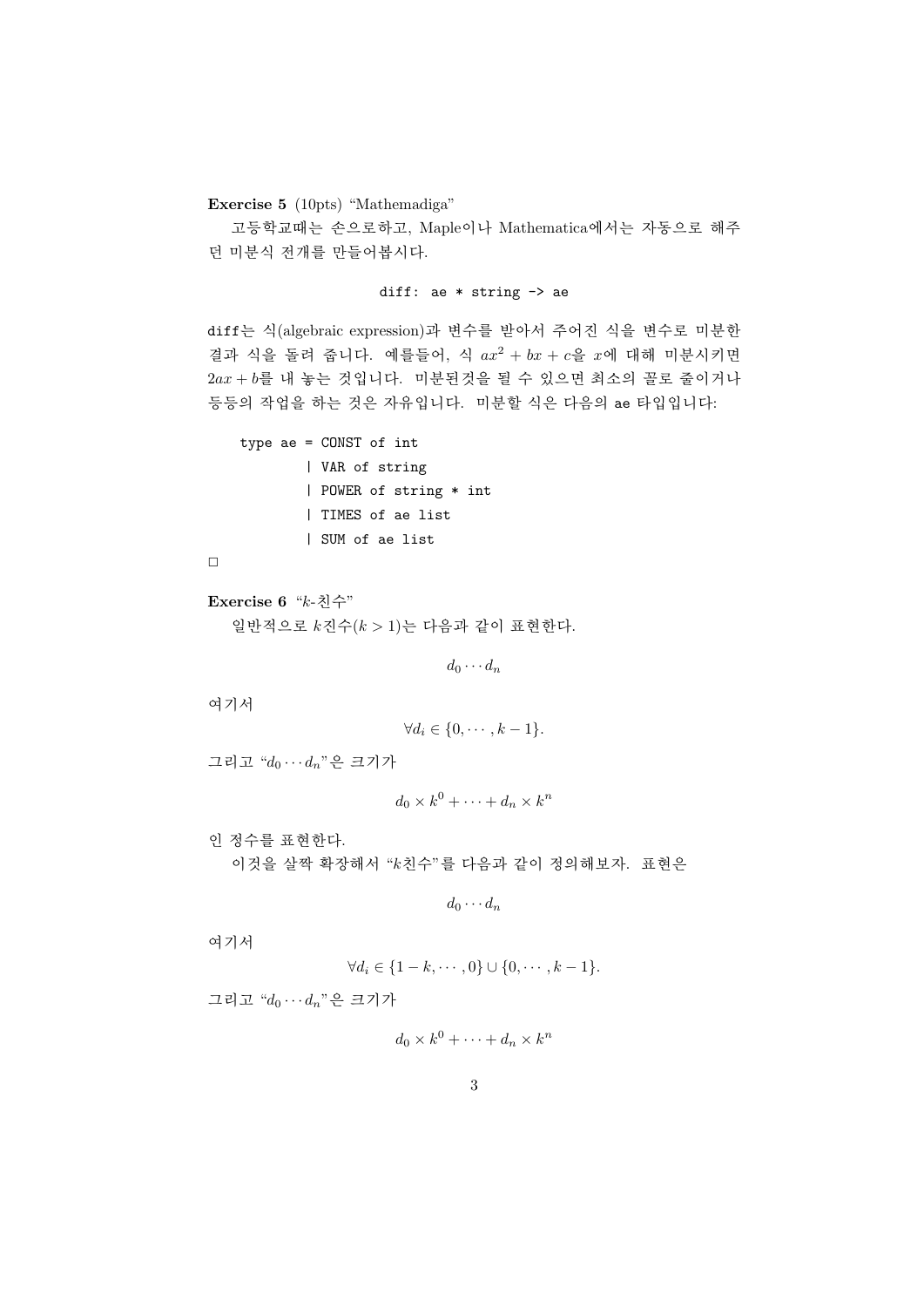인 정수를 표현한다.

예를 들어, 2친수의 경우를 생각하자. 베이스가 {−1, 0, 1}이 되겠다. 0이 0을, +가 1을 -가 −1을 표현한다고 하면, + 는 1을, +0+는 5를, +-는 −1을, +-0-는 −9인 정수를 표현한다.

OCaml로 2친수라는 타입을 다음과 같이 정의했다:

```
type crazy2 = NIL | ZERO of crazy2 | ONE of crazy2 | MONE of crazy2
예를 들어, 0+-은
```
ZERO(ONE(MONE NIL))

로 표현된다.

```
위와 같이 표현되는 2친수를 받아서 그것의 값을 계산하는 함수 crazy2val을
정의하세요.
```
crazy2val: crazy2 -> int.

 $\Box$ 

```
Exercise 7 "2친수 더하기"
```
두 2친수를 받아서 2친수의 합에 해당하는 2친수를 내어놓는 함수 crazy2add를 정의하세요.

crazy2add: crazy2 \* crazy2 -> crazy2

```
위의 crazy2add는 다음의 성질이 만족되야 한다: 임의의 2친수 z 과 z'에 대해
서
```

```
crazy2val (crazy2add(z, z')) = crazy2val(z) + crazy2val(z').
```
# $\Box$

```
Exercise 8 "CheckMetroMap"
```
아래 metro 타입을 생각하자:

```
type metro = STATION of name
           | AREA of name * metro
           | CONNECT of metro * metro
and name = string
```